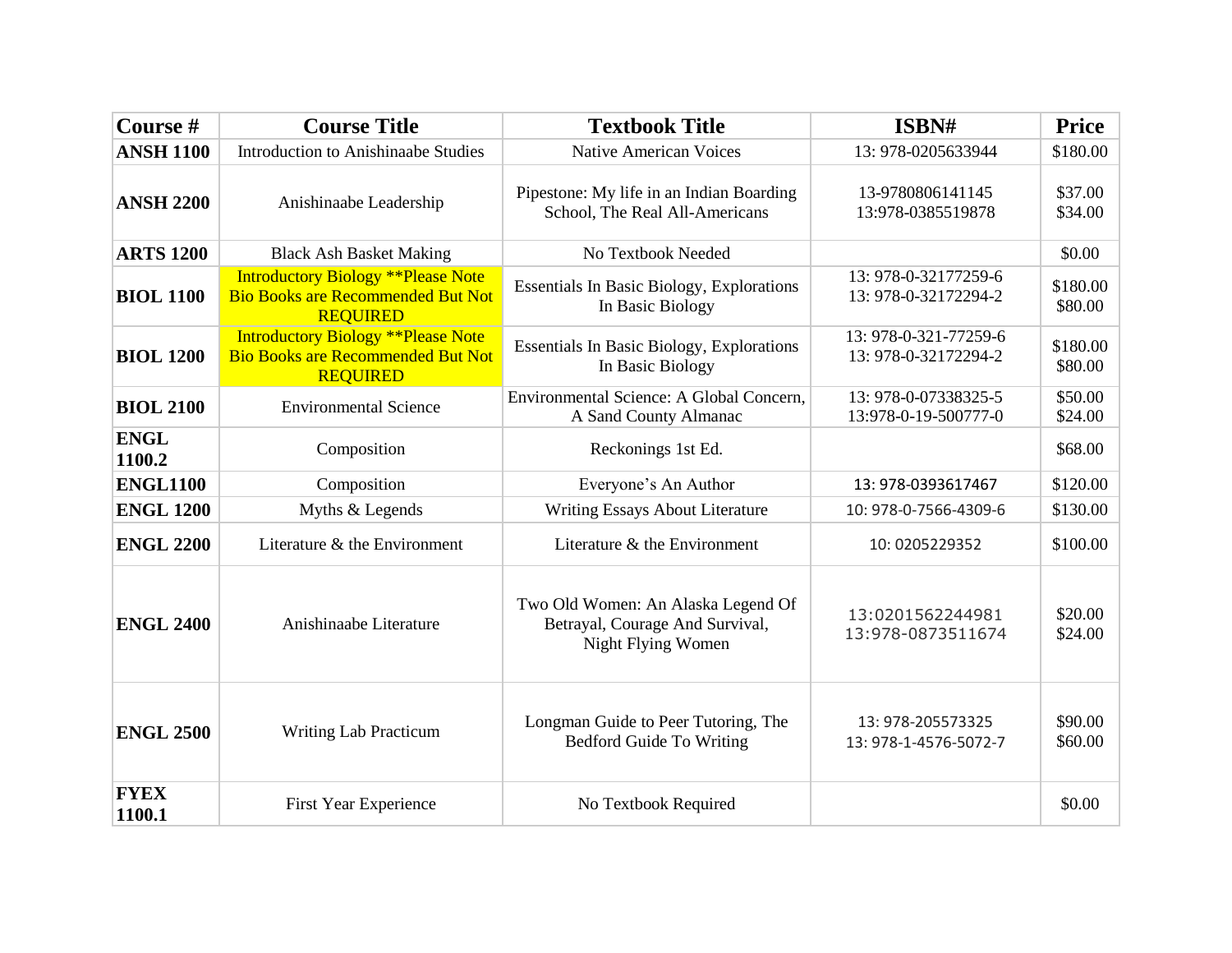| <b>FYEX</b><br>1100.2 | First Year Experience                                                                                  | No Textbook Required                                                                    |                    | \$0.00              |
|-----------------------|--------------------------------------------------------------------------------------------------------|-----------------------------------------------------------------------------------------|--------------------|---------------------|
| <b>GEOG 2100</b>      | <b>Cultural Geography</b>                                                                              | Why Geography Is Important Now More<br>Than Ever                                        | 13:978-0199913749  | \$28.00             |
| <b>HIST 1200</b>      | History of Red Lake                                                                                    | <b>Warrior Nation</b>                                                                   | 13: 9780873519632  | \$19.95             |
| <b>MATH</b><br>0900   | Algebra Skills                                                                                         |                                                                                         |                    |                     |
| <b>MATH1100</b>       | <b>Math Reasoning</b>                                                                                  | Math in Society                                                                         | 978-1479216530     | \$30.00             |
| <b>MATH</b><br>1200   | <b>Environmental Math</b>                                                                              | Spiral Bound                                                                            | No ISBN            | \$50.00             |
| <b>MATH</b><br>1700   | <b>Introductory Statistics</b>                                                                         | <b>Statistics</b>                                                                       | 978-1938168208     | \$54.00             |
| <b>MUSC 1100</b>      | Anishinaabe Music & Dance                                                                              | The Dance Boots                                                                         | 13:9780820342177   | \$33.00             |
| <b>OJIB 1200.1</b>    | Ojibwemowin II                                                                                         | Our Ojibwe Grammar Vol 1, Ojibwemowin<br>Series II                                      | No ISBN            | \$116.00<br>\$80.00 |
| <b>OJIB 1200.2</b>    | Ojibwemowin II                                                                                         | Our Ojibwe Grammar Vol 1, Ojibwemowin<br>Series II                                      | No ISBN            | \$116.00<br>\$80.00 |
| <b>OJIB 2200</b>      | Ojibwemowin IV                                                                                         | Dibaajimowinan: Anishinaabe Stories of<br>Culture & Respect, We're In Ojibwe<br>Country | 10:9665820-3       | \$24.00<br>\$80.00  |
| <b>PHED</b><br>1100.1 | Contemporary Fitness & Nutrition                                                                       | No Textbook Needed                                                                      |                    | \$0.00              |
| <b>PHED</b><br>1100.2 | Contemporary Fitness & Nutrition                                                                       | No Textbook Needed                                                                      |                    |                     |
| <b>PHIL 1800</b>      | <b>Environmental Ethics **Please Note</b><br>Environ. Books are recommended but<br><b>NOT REQUIRED</b> | <b>Environmental Ethics</b>                                                             | 13: 978-0199793518 | \$60.00             |
| <b>POLS 1100</b>      | <b>Introduction To American Politics</b>                                                               | American Government 101: From the<br>Continental Congress to the Iowa                   | 13: 9781440598456  | \$26.00             |